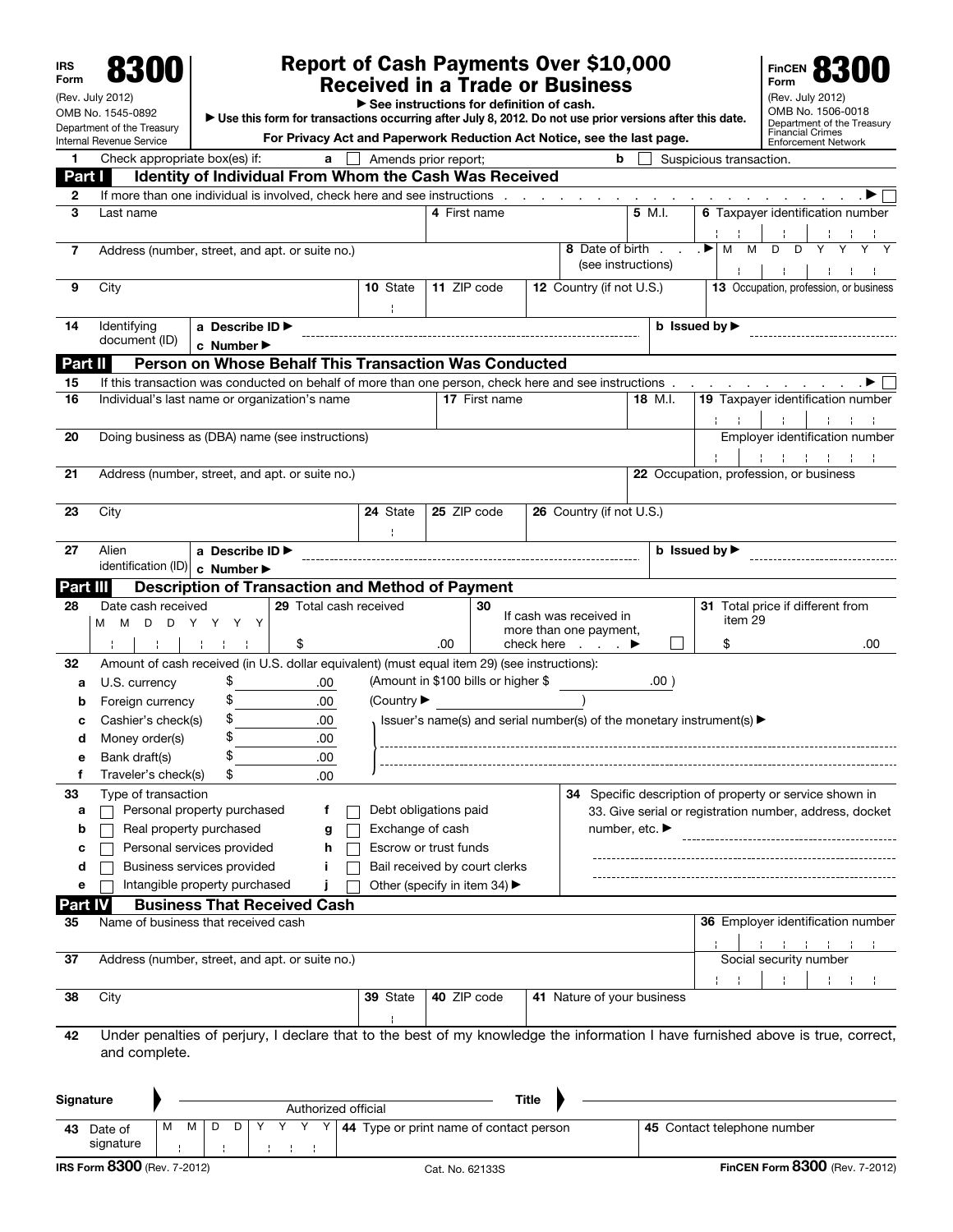### Multiple Parties

*(Complete applicable parts below if box 2 or 15 on page 1 is checked)* 

| Part I         |                                                                                                                                             | Continued-Complete if box 2 on page 1 is checked  |                |                                       |  |               |         |                                                                        |                                        |                                                                                                                        |  |                                                |                                   |                |                                    |
|----------------|---------------------------------------------------------------------------------------------------------------------------------------------|---------------------------------------------------|----------------|---------------------------------------|--|---------------|---------|------------------------------------------------------------------------|----------------------------------------|------------------------------------------------------------------------------------------------------------------------|--|------------------------------------------------|-----------------------------------|----------------|------------------------------------|
| 3              | Last name                                                                                                                                   |                                                   |                | 4 First name                          |  |               | 5 M.I.  |                                                                        |                                        |                                                                                                                        |  |                                                | 6 Taxpayer identification number  |                |                                    |
| $\overline{7}$ | Address (number, street, and apt. or suite no.)                                                                                             |                                                   |                | 8 Date of birth<br>(see instructions) |  |               |         |                                                                        | $\blacktriangleright$ M M              | $D$ D<br>$\frac{1}{2}$ , $\frac{1}{2}$ , $\frac{1}{2}$ , $\frac{1}{2}$ , $\frac{1}{2}$ , $\frac{1}{2}$ , $\frac{1}{2}$ |  | $\overline{Y}$                                 | Y<br>$\pm 1$                      |                |                                    |
| 9              | City                                                                                                                                        |                                                   | 11 ZIP code    | 12 Country (if not U.S.)              |  |               |         | 13 Occupation, profession, or business                                 |                                        |                                                                                                                        |  |                                                |                                   |                |                                    |
| 14             | Identifying<br>document (ID)                                                                                                                | a Describe ID ▶<br>c Number $\blacktriangleright$ |                |                                       |  |               |         | b Issued by $\blacktriangleright$<br>_________________________________ |                                        |                                                                                                                        |  |                                                |                                   |                |                                    |
| 3              | Last name                                                                                                                                   |                                                   |                |                                       |  | 4 First name  |         |                                                                        | 5 M.I.                                 |                                                                                                                        |  |                                                |                                   |                | 6 Taxpayer identification number   |
|                |                                                                                                                                             |                                                   |                |                                       |  |               |         |                                                                        |                                        |                                                                                                                        |  |                                                |                                   |                |                                    |
| 7              | Address (number, street, and apt. or suite no.)                                                                                             |                                                   |                |                                       |  |               |         |                                                                        | 8 Date of birth<br>(see instructions)  |                                                                                                                        |  | $M$ $M$ $D$ $D$<br>$1 - 1 - 1 - 1 - 1 - 1 - 1$ |                                   | $\overline{Y}$ | Y<br>- 11                          |
| 9              | City                                                                                                                                        |                                                   | 10 State<br>÷. | 11 ZIP code                           |  |               |         | 12 Country (if not U.S.)                                               | 13 Occupation, profession, or business |                                                                                                                        |  |                                                |                                   |                |                                    |
| 14             | Identifying<br>document (ID)                                                                                                                | a Describe ID ▶<br>c Number $\blacktriangleright$ |                |                                       |  |               |         |                                                                        | b Issued by $\blacktriangleright$      |                                                                                                                        |  |                                                |                                   |                | __________________________________ |
| Part II        |                                                                                                                                             | Continued-Complete if box 15 on page 1 is checked |                |                                       |  |               |         |                                                                        |                                        |                                                                                                                        |  |                                                |                                   |                |                                    |
| 16             | Individual's last name or organization's name                                                                                               |                                                   |                |                                       |  | 17 First name | 18 M.I. |                                                                        | 1000100                                |                                                                                                                        |  |                                                | 19 Taxpayer identification number |                |                                    |
| 20             | Doing business as (DBA) name (see instructions)                                                                                             |                                                   |                |                                       |  |               |         |                                                                        |                                        |                                                                                                                        |  | Employer identification number                 |                                   |                |                                    |
| 21             | Address (number, street, and apt. or suite no.)                                                                                             |                                                   |                |                                       |  |               |         | <b>Research Controllers</b><br>22 Occupation, profession, or business  |                                        |                                                                                                                        |  |                                                |                                   |                |                                    |
| 23             | City                                                                                                                                        |                                                   |                | 24 State                              |  | 25 ZIP code   |         | 26 Country (if not U.S.)                                               |                                        |                                                                                                                        |  |                                                |                                   |                |                                    |
| 27             | Alien<br>identification (ID)                                                                                                                | a Describe ID ><br>c Number $\blacktriangleright$ |                |                                       |  |               |         |                                                                        | b Issued by $\blacktriangleright$      |                                                                                                                        |  |                                                |                                   |                |                                    |
|                |                                                                                                                                             |                                                   |                |                                       |  | 17 First name |         |                                                                        | 18 M.I.                                |                                                                                                                        |  |                                                |                                   |                | 19 Taxpayer identification number  |
| 16             | Individual's last name or organization's name                                                                                               |                                                   |                |                                       |  | $1 - 1 - 1$   |         |                                                                        |                                        |                                                                                                                        |  |                                                |                                   |                |                                    |
| 20             | Doing business as (DBA) name (see instructions)                                                                                             |                                                   |                |                                       |  |               |         |                                                                        |                                        |                                                                                                                        |  |                                                |                                   | 1. 1. 1. 1. 1. | Employer identification number     |
| 21             | Address (number, street, and apt. or suite no.)                                                                                             |                                                   |                |                                       |  |               |         |                                                                        | 22 Occupation, profession, or business |                                                                                                                        |  |                                                |                                   |                |                                    |
| 23             | City                                                                                                                                        |                                                   |                | 24 State                              |  | 25 ZIP code   |         | 26 Country (if not U.S.)                                               |                                        |                                                                                                                        |  |                                                |                                   |                |                                    |
| 27             | a Describe ID ▶<br>Alien<br>identification (ID)<br>c Number▶                                                                                |                                                   |                |                                       |  |               |         |                                                                        | <b>b</b> Issued by ▶                   |                                                                                                                        |  |                                                |                                   |                |                                    |
|                | Comments - Please use the lines provided below to comment on or clarify any information you entered on any line in Parts I, II, III, and IV |                                                   |                |                                       |  |               |         |                                                                        |                                        |                                                                                                                        |  |                                                |                                   |                |                                    |
|                |                                                                                                                                             |                                                   |                |                                       |  |               |         |                                                                        |                                        |                                                                                                                        |  |                                                |                                   |                |                                    |
|                |                                                                                                                                             |                                                   |                |                                       |  |               |         |                                                                        |                                        |                                                                                                                        |  |                                                |                                   |                |                                    |
|                |                                                                                                                                             |                                                   |                |                                       |  |               |         |                                                                        |                                        |                                                                                                                        |  |                                                |                                   |                |                                    |
|                |                                                                                                                                             |                                                   |                |                                       |  |               |         |                                                                        |                                        |                                                                                                                        |  |                                                |                                   |                |                                    |

IRS Form 8300 (Rev. 7-2012) FinCEN Form 8300 (Rev. 7-2012)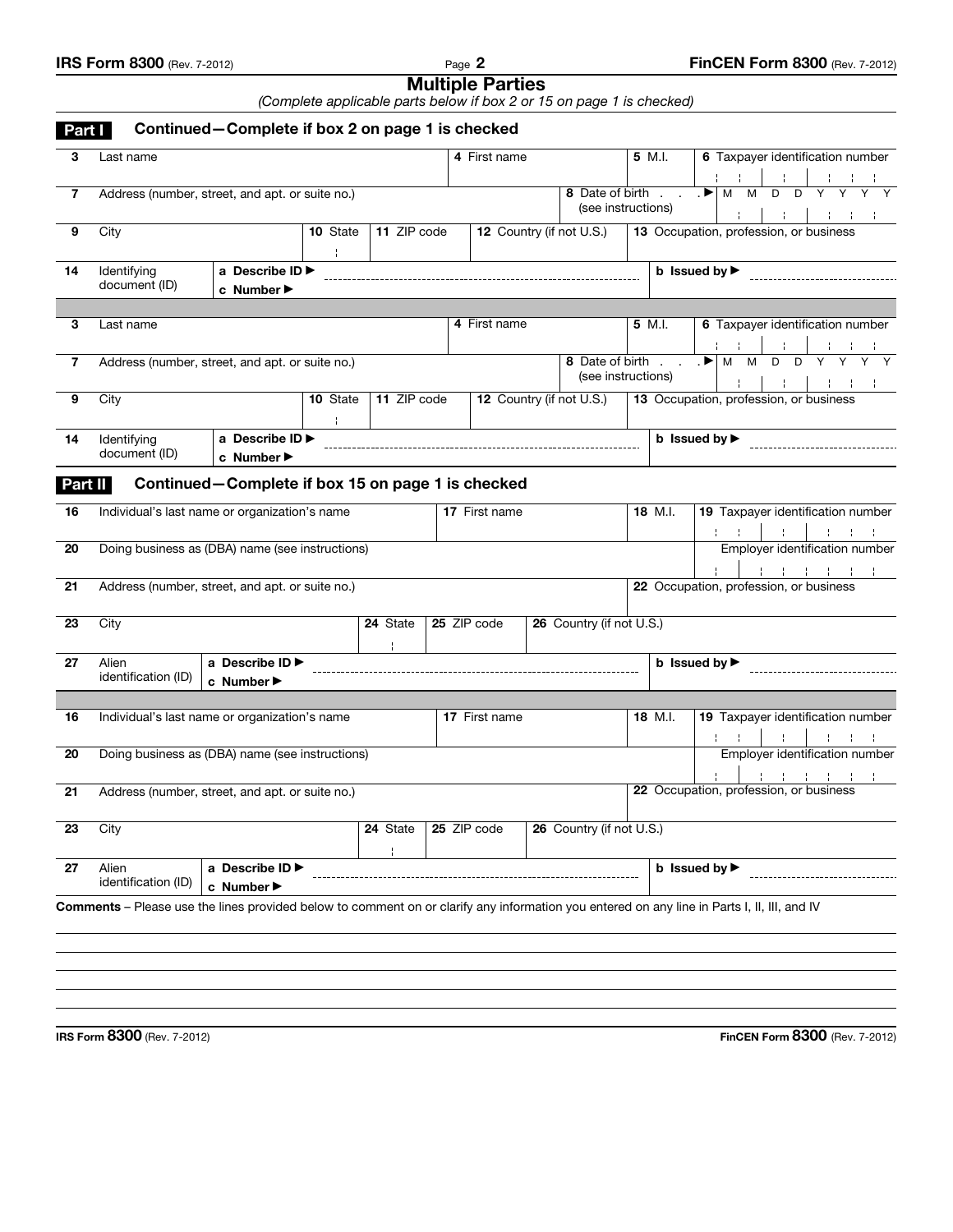Section references are to the Internal Revenue Code unless otherwise noted.

Future Developments. For the latest information about developments related to Form 8300 and its instructions, such as legislation enacted after they were published, go to *www.irs.gov/form8300*.

### Important Reminders

• Section 6050I (26 United States Code (U.S.C.) 6050I) and 31 U.S.C. 5331 require that certain information be reported to the IRS and the Financial Crimes Enforcement Network (FinCEN). This information must be reported on IRS/FinCEN Form 8300.

• Item 33, box i, is to be checked only by clerks of the court; box d is to be checked by bail bondsmen. See *Item 33* under *Part III,* later.

• The meaning of the word "currency" for purposes of 31 U.S.C. 5331 is the same as for the word "cash" (See *Cash*  under *Definitions,* later).

# General Instructions

Who must file. Each person engaged in a trade or business who, in the course of that trade or business, receives more than \$10,000 in cash in one transaction or in two or more related transactions, must file Form 8300. Any transactions conducted between a payer (or its agent) and the recipient in a 24-hour period are related transactions. Transactions are considered related even if they occur over a period of more than 24 hours if the recipient knows, or has reason to know, that each transaction is one of a series of connected transactions.

Keep a copy of each Form 8300 for 5 years from the date you file it.

Clerks of federal or state courts must file Form 8300 if more than \$10,000 in cash is received as bail for an individual(s) charged with certain criminal offenses. For these purposes, a clerk includes the clerk's office or any other office, department, division, branch, or unit of the court that is authorized to receive bail. If a person receives bail on behalf of a clerk, the clerk is treated as receiving the bail. See *Item 33* under *Part III,* later.

If multiple payments are made in cash to satisfy bail and the initial payment does not exceed \$10,000, the initial payment and subsequent payments must be aggregated and the information return must be filed by the 15th day after receipt of the payment that causes the aggregate amount to exceed \$10,000 in cash. In such cases, the reporting

requirement can be satisfied either by sending a single written statement with an aggregate amount listed or by furnishing a copy of each Form 8300 relating to that payer. Payments made to satisfy separate bail requirements are not required to be aggregated. See Treasury Regulations section 1.6050I-2.

Casinos must file Form 8300 for nongaming activities (restaurants, shops, etc.).

Voluntary use of Form 8300. Form 8300 may be filed voluntarily for any suspicious transaction (see *Definitions,*  later) for use by FinCEN and the IRS, even if the total amount does not exceed \$10,000.

Exceptions. Cash is not required to be reported if it is received:

• By a financial institution required to file Form 104, Currency Transaction Report;

• By a casino required to file (or exempt from filing) Form 103, Currency Transaction Report by Casinos, if the cash is received as part of its gaming business;

• By an agent who receives the cash from a principal, if the agent uses all of the cash within 15 days in a second transaction that is reportable on Form 8300 or on Form 104, and discloses all the information necessary to complete Part II of Form 8300 or Form 104 to the recipient of the cash in the second transaction;

• In a transaction occurring entirely outside the United States. See Publication 1544, Reporting Cash Payments of Over \$10,000 (Received in a Trade or Business), regarding transactions occurring in Puerto Rico and territories and possessions of the United States; or

• In a transaction that is not in the course of a person's trade or business.

When to file. File Form 8300 by the 15th day after the date the cash was received. If that date falls on a Saturday, Sunday, or legal holiday, file the form on the next business day.

Where to file. File the form with the Internal Revenue Service, Detroit Computing Center, P.O. Box 32621, Detroit, Ml 48232.

Statement to be provided. You must give a written or electronic statement to each person named on a required Form 8300 on or before January 31 of the year following the calendar year in which the cash is received. The statement must show the name, telephone number, and address of the information contact for the business, the aggregate amount of reportable cash received, and that the information was furnished to the IRS. Keep a copy of the statement for your records.

Multiple payments. If you receive more than one cash payment for a single transaction or for related transactions, you must report the multiple payments any time you receive a total amount that exceeds \$10,000 within any 12-month period. Submit the report within 15 days of the date you receive the payment that causes the total amount to exceed \$10,000. If more than one report is required within 15 days, you may file a combined report. File the combined report no later than the date the earliest report, if filed separately, would have to be filed.

Taxpayer identification number (TIN). You must furnish the correct TIN of the person or persons from whom you receive the cash and, if applicable, the person or persons on whose behalf the transaction is being conducted. You may be subject to penalties for an incorrect

or missing TIN.

The TIN for an individual (including a sole proprietorship) is the individual's social security number (SSN). For certain resident aliens who are not eligible to get an SSN and nonresident aliens who are required to file tax returns, it is an IRS Individual Taxpayer Identification Number (ITIN). For other persons, including corporations, partnerships, and estates, it is the employer identification number (EIN).

If you have requested but are not able to get a TIN for one or more of the parties to a transaction within 15 days following the transaction, file the report and attach a statement explaining why the TIN is not included.

Exception: *You are not required to provide the TIN of a person who is a nonresident alien individual or a foreign organization if that person or foreign organization:* 

• *Does not have income effectively connected with the conduct of a U.S. trade or business;* 

• *Does not have an office or place of business, or a fiscal or paying agent in the United States;* 

• *Does not furnish a withholding certificate described in §1.1441-1(e)(2) or (3) or §1.1441-5(c)(2)(iv) or (3)(iii) to the extent required under §1.1441-1(e)(4)(vii); or* 

• *Does not have to furnish a TIN on any return, statement, or other document as required by the income tax regulations under section 897 or 1445.* 

Penalties. You may be subject to penalties if you fail to file a correct and complete Form 8300 on time and you cannot show that the failure was due to reasonable cause. You may also be subject to penalties if you fail to furnish timely a correct and complete statement to each person named in a required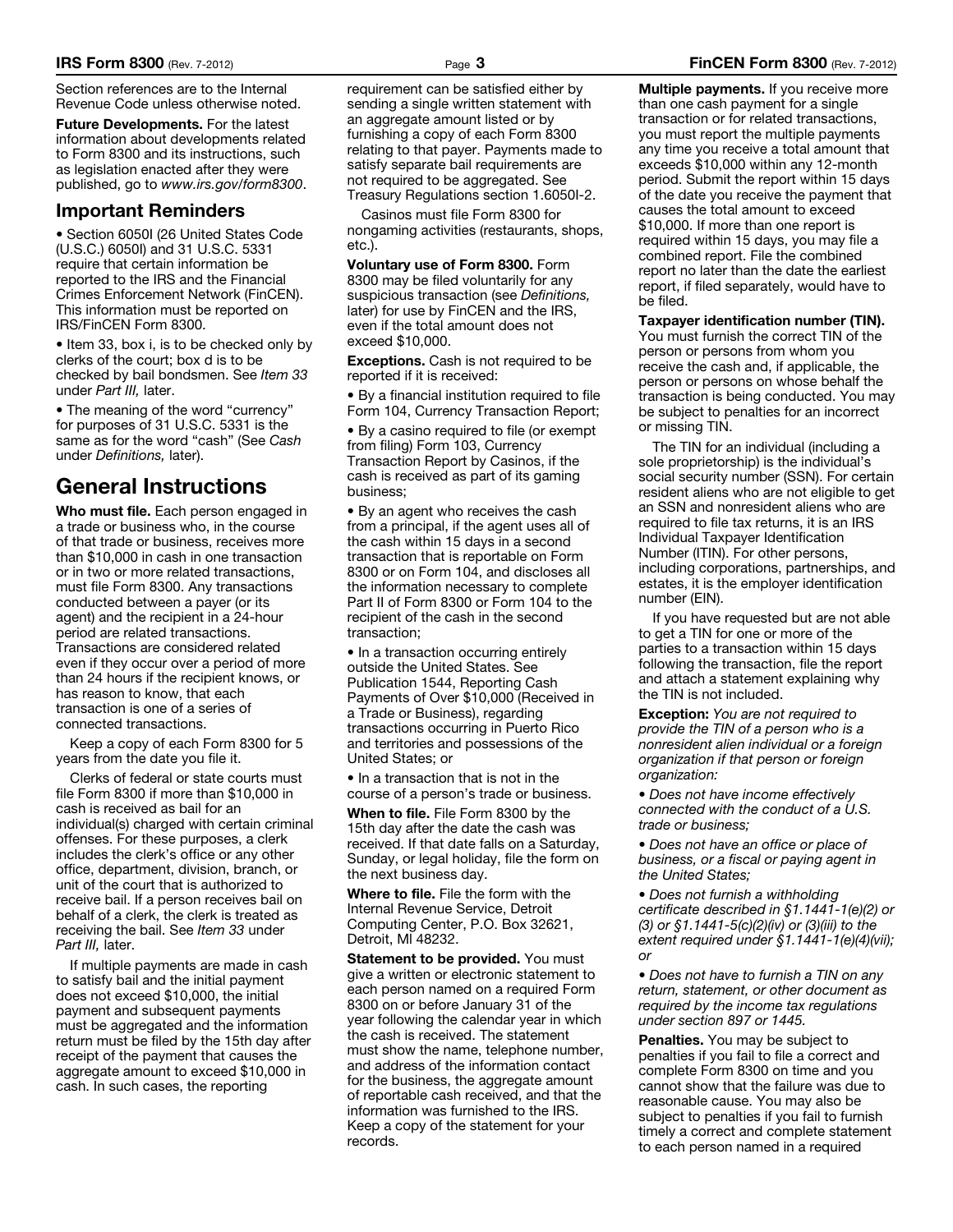report. A minimum penalty of \$25,000 may be imposed if the failure is due to an intentional or willful disregard of the cash reporting requirements.

Penalties may also be imposed for causing, or attempting to cause, a trade or business to fail to file a required report; for causing, or attempting to cause, a trade or business to file a required report containing a material omission or misstatement of fact; or for structuring, or attempting to structure, transactions to avoid the reporting requirements. These violations may also be subject to criminal prosecution which, upon conviction, may result in imprisonment of up to 5 years or fines of up to \$250,000 for individuals and \$500,000 for corporations or both.

## **Definitions**

Cash. The term "cash" means the following.

• U.S. and foreign coin and currency received in any transaction; or

• A cashier's check, money order, bank draft, or traveler's check having a face amount of \$10,000 or less that is received in a designated reporting transaction (defined below), or that is received in any transaction in which the recipient knows that the instrument is being used in an attempt to avoid the reporting of the transaction under either section 6050I or 31 U.S.C. 5331.

Note. Cash does not include a check drawn on the payer's own account, such as a personal check, regardless of the amount.

Designated reporting transaction. A retail sale (or the receipt of funds by a broker or other intermediary in connection with a retail sale) of a consumer durable, a collectible, or a travel or entertainment activity.

*Retail sale.* Any sale (whether or not the sale is for resale or for any other purpose) made in the course of a trade or business if that trade or business principally consists of making sales to ultimate consumers.

*Consumer durable.* An item of tangible personal property of a type that, under ordinary usage, can reasonably be expected to remain useful for at least 1 year, and that has a sales price of more than \$10,000.

*Collectible.* Any work of art, rug, antique, metal, gem, stamp, coin, etc.

*Travel or entertainment activity.* An item of travel or entertainment that pertains to a single trip or event if the combined sales price of the item and all other items relating to the same trip or event that are sold in the same transaction (or related transactions) exceeds \$10,000.

*Exceptions.* A cashier's check, money order, bank draft, or traveler's check is not considered received in a designated reporting transaction if it constitutes the proceeds of a bank loan or if it is received as a payment on certain promissory notes, installment sales contracts, or down payment plans. See Publication 1544 for more information.

Person. An individual, corporation, partnership, trust, estate, association, or company.

Recipient. The person receiving the cash. Each branch or other unit of a person's trade or business is considered a separate recipient unless the branch receiving the cash (or a central office linking the branches), knows or has reason to know the identity of payers making cash payments to other branches.

Transaction. Includes the purchase of property or services, the payment of debt, the exchange of cash for a negotiable instrument, and the receipt of cash to be held in escrow or trust. A single transaction may not be broken into multiple transactions to avoid reporting.

Suspicious transaction. A suspicious transaction is a transaction in which it appears that a person is attempting to cause Form 8300 not to be filed, or to file a false or incomplete form.

# Specific Instructions

You must complete all parts. However, you may skip Part II if the individual named in Part I is conducting the transaction on his or her behalf only. For voluntary reporting of suspicious transactions, see *Item 1* next.

Item 1. If you are amending a report, check box 1a. Complete the form in its entirety (Parts I-IV) and include the amended information. Do not attach a copy of the original report.

To voluntarily report a suspicious transaction (see *Suspicious transaction*  above), check box 1b. You may also telephone your local IRS Criminal Investigation Division or call the FinCEN Financial Institution Hotline at 1-866-556-3974.

## Part I

Item 2. If two or more individuals conducted the transaction you are reporting, check the box and complete Part I for any one of the individuals. Provide the same information for the other individual(s) on the back of the form. If more than three individuals are involved, provide the same information on additional sheets of paper and attach them to this form.

Item 6. Enter the taxpayer identification number (TIN) of the individual named. See *Taxpayer identification number (TIN),*  earlier, for more information.

**Item 8.** Enter eight numerals for the date of birth of the individual named. For example, if the individual's birth date is July 6, 1960, enter 07 06 1960.

Item 13. Fully describe the nature of the occupation, profession, or business (for example, "plumber," "attorney," or "automobile dealer"). Do not use general or nondescriptive terms such as "businessman" or "self-employed."

Item 14. You must verify the name and address of the named individual(s). Verification must be made by examination of a document normally accepted as a means of identification when cashing checks (for example, a driver's license, passport, alien registration card, or other official document). In item 14a, enter the type of document examined. In item 14b, identify the issuer of the document. In item 14c, enter the document's number. For example, if the individual has a Utah driver's license, enter "driver's license" in item 14a, "Utah" in item 14b, and the number appearing on the license in item  $14c.$ 

Note. You must complete all three items (a, b, and c) in this line to make sure that Form 8300 will be processed correctly.

## Part II

Item 15. If the transaction is being conducted on behalf of more than one person (including husband and wife or parent and child), check the box and complete Part II for any one of the persons. Provide the same information for the other person(s) on the back of the form. If more than three persons are involved, provide the same information on additional sheets of paper and attach them to this form.

Items 16 through 19. If the person on whose behalf the transaction is being conducted is an individual, complete items 16, 17, and 18. Enter his or her TIN in item 19. If the individual is a sole proprietor and has an employer identification number (EIN), you must enter both the SSN and EIN in item 19. If the person is an organization, put its name as shown on required tax filings in item 16 and its EIN in item 19.

Item 20. If a sole proprietor or organization named in items 16 through 18 is doing business under a name other than that entered in item 16 (for example, a "trade" or "doing business as (DBA)" name), enter it here.

**Item 27.** If the person is not required to furnish a TIN, complete this item. See *Taxpayer identification number (TIN),*  earlier. Enter a description of the type of official document issued to that person in item 27a (for example, a "passport"), the country that issued the document in item 27b, and the document's number in item 27c.